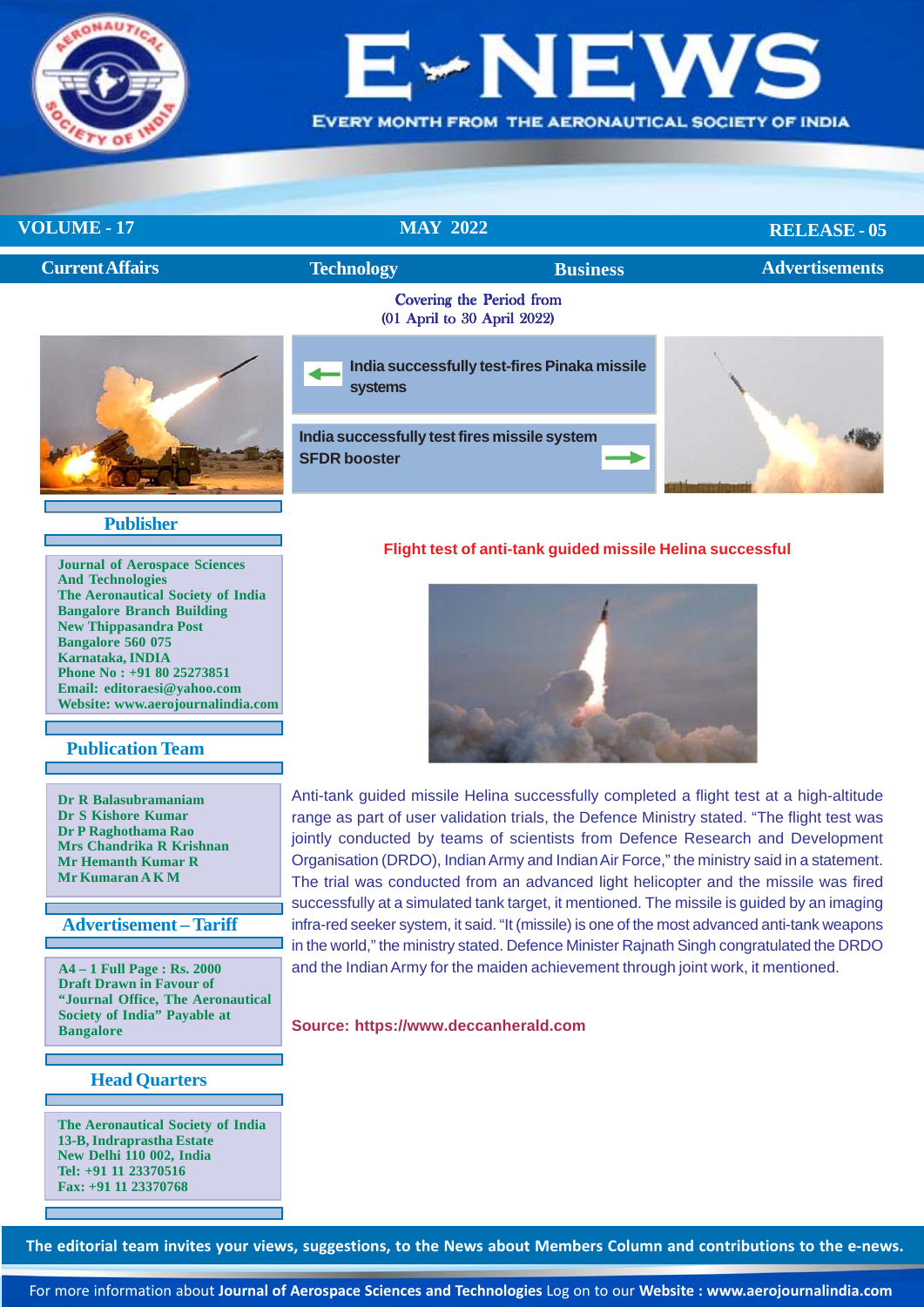### **CURRENT AFFAIRS**

#### <span id="page-1-0"></span>**217 pieces of space debris orbiting earth from India**

India has 103 active or defunct spacecraft and 114 objects categorised as 'space debris' in orbit and it has embarked on a research to reduce such fragments from outer space. "Presently, the Indian Space Research Organisation (ISRO) has taken up research activities to study the feasibility and technologies required to undertake active debris removal (ADR)," Minister of State in PMO Jitendra Singh told parliament. According to Orbital Debris Quarterly News issued in March by NASA, India had 103 spacecraft, including active and defunct satellites, and 114 space debris objects, including spent rocket bodies orbiting the earth. So, the country has a total of 217 space objects orbiting the earth. Singh said Active Debris Removal (ADR) was one of the active methods suggested by the Space Debris Research Community to contain the growth of space debris objects. "ADR is a very complex technology and involves policy and legal issues. Technology demonstration studies have been taken up by many countries, including India. Developmental studies for finalising necessary technologies are initiated to demonstrate ADR," he said. A top ISRO official had told a technology conclave last year that the space agency was working on futuristic technologies such as self-eating rockets and vanishing satellites as part of measures to reduce space debris. According to the Orbital Debris Quarterly News, the US has 4,144 spacecraft (active and defunct), and 5,126 objects that can be categorised as space debris in the earth's orbit. China has 517 spacecraft, active and defunct, and 3,854 objects, including spent rocket bodies, orbiting the earth. Singh said ISRO has also set up the Directorate Space Situational Awareness and Management at its headquarters to deal with issues related to space debris. A dedicated Space Situational Awareness Control Centre is set up in Bengaluru to coordinate all space debris related activities within ISRO and to safeguard Indian operational space assets from collision threats, he said. The minister added that ISRO was also planning to have its own observational facilities to track and catalogue the space objects.

#### **Source: https://www.deccanherald.com**

#### **HAL hands over Gaganyaan hardware to ISRO**

State-owned aviation major Hindustan Aeronautics Limited (HAL) handed over the first set of hardware for India's first manned space mission Gaganyaan to the Indian Space Research Organisation (ISRO). On the occasion, ISRO Chairman S Somanath said HAL has and will continue to play a significant role in India's current and future space programmes, including the Gaganyaan mission, given the skills and knowledge base within the company. He identified indigenisation and cost reduction as major challenges in space missions. Apart from HAL, private players will have a role in achieving these goals, he added. HAL's PS2/GS2 stage integration facility was also inaugurated recently. Besides, HAL also handed over 150th Make Satellite Bust Shelter on the occasion. HAL's Chairman and Managing Director R Madhavan recalled HAL's long association with ISRO for over 40 years and said it is well poised to play a bigger role in the integration activities related to the launch vehicles. The PS2 stage is the second stage of the PSLV launch vehicle in which earth storable propellants are used for propulsion.

#### **Source: https://www.deccanherald.com**

#### **HAL Commences Main Airframe Fatigue Test of LCA Mk1**

HAL has commenced the Main Airframe Fatigue Test (MAFT) of LCA Mk1 airframe at its Ground Test Centre of the Aircraft Research and Design Centre (ARDC) in Bengaluru. The MAFT test facility was inaugurated by Mr. Arup Chatterjee, Dir (Engg. and R&D), HAL. "Despite the setbacks due to COVID-19 pandemic, HAL has been able to commence the MAFT testing within the timelines planned", says Mr. Chatterjee. Dr. Girish Dheodhare, PGD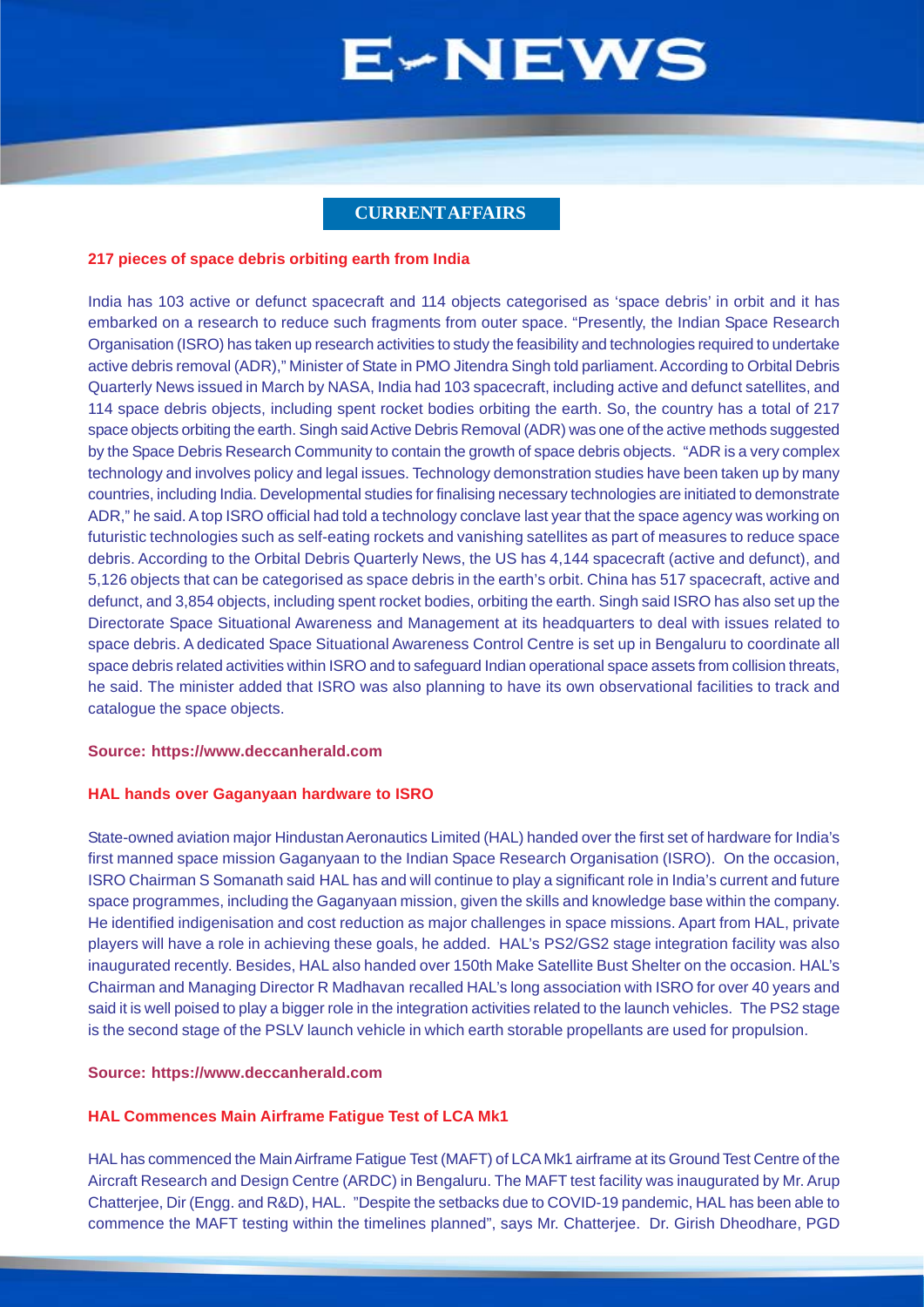(CA) & DG-ADA, Air Vice Marshal K V R Raju, Director IAF-PMT, Dr A.K. Bakare, Scientist 'G', Director (Aircraft)- CEMILAC and officials from HAL, ADA, CEMILAC and ORDAQA were present. Mr. R Madhavan, CMD, HAL and Dr. Dheodhare expressed their satisfaction on timely commencement of the MAFT testing. AVM Raju cited the importance of the commencement of the MAFT testing towards clearance of the full life of LCA fleet and urged the team to keep up the momentum to ensure that the continuous flying requirements of IAF are met. As per the military airworthiness requirements, MAFT has to demonstrate the capability of the airframe to withstand four times the service life. These tests will be carried out on the LCA (Air Force) Mk1 airframe over a period of eight to nine years. The successful completion of MAFT will qualify the LCA (Air Force) Mk1 airframe for its full-service life. The test plan and schedule for the MAFT has been jointly arrived at by the designers from HAL and scientists from Aeronautical Development Agency (ADA) in coordination with the Regional Centre for Military Airworthiness (RCMA), CEMILAC. The testing and inspection will be carried out by ARDC under the supervision of DGAQA with the participation of designers from ARDC and ADA.



#### **Source: https://hal-india.co.in/**

### **Second flight test of anti-tank guided missile Helina successful**

A second flight test of anti-tank guided missile Helina was successfully completed at a high-altitude range as part of user validation trials, the Defence Ministry said. The first flight test of Helina was successfully done, the ministry's statement said. Both the tests were conducted from advanced light helicopters, it said. "Today's trial was carried out for different range and altitude. As per the plan, the missile engaged the simulated tank target accurately," it mentioned. The trials were witnessed by senior Army Commanders and scientists of Defence Research and Development Organisation. "With the flight-test, consistent performance of the complete system, including imaging infra-red seeker, has been established, which will enable the induction of the Helina into the armed forces," the ministry stated. Helina has all-weather day and night capability and can defeat battle tanks with conventional armour as well as with explosive reactive armour, it added.

#### **Source: https://www.deccanherald.com/**

#### **Second successful high-altitude flight-test of Anti-Tank Guided Missile 'HELINA'**

As part of the ongoing user validation trials, indigenously-developed Anti-Tank Guided Missile 'HELINA' was again successfully flight-tested from Advanced Light Helicopter on April 12, 2022. Teams of Indian Air Force and Indian Army, along with Defence Research and Development Organisation (DRDO), conducted the trial at the high altitude range. This is the second successful flight-test in successive days. trial was carried out for different range and altitude. As per the plan, the missile engaged the simulated tank target accurately. The trials were witnessed by senior Army Commanders and scientists of DRDO. With the flight-test, consistent performance of the complete system, including Imaging Infra-Red Seeker, has been established, which will enable the induction of the 'Helina' into the Armed Forces. Earlier, validation trials of the 'Helina' were conducted at Pokhran in Rajasthan, which proved the efficacy of the missile in desert ranges. 'Helina' is the third generation, fire and forget Anti-Tank Guided Missile that can engage targets both in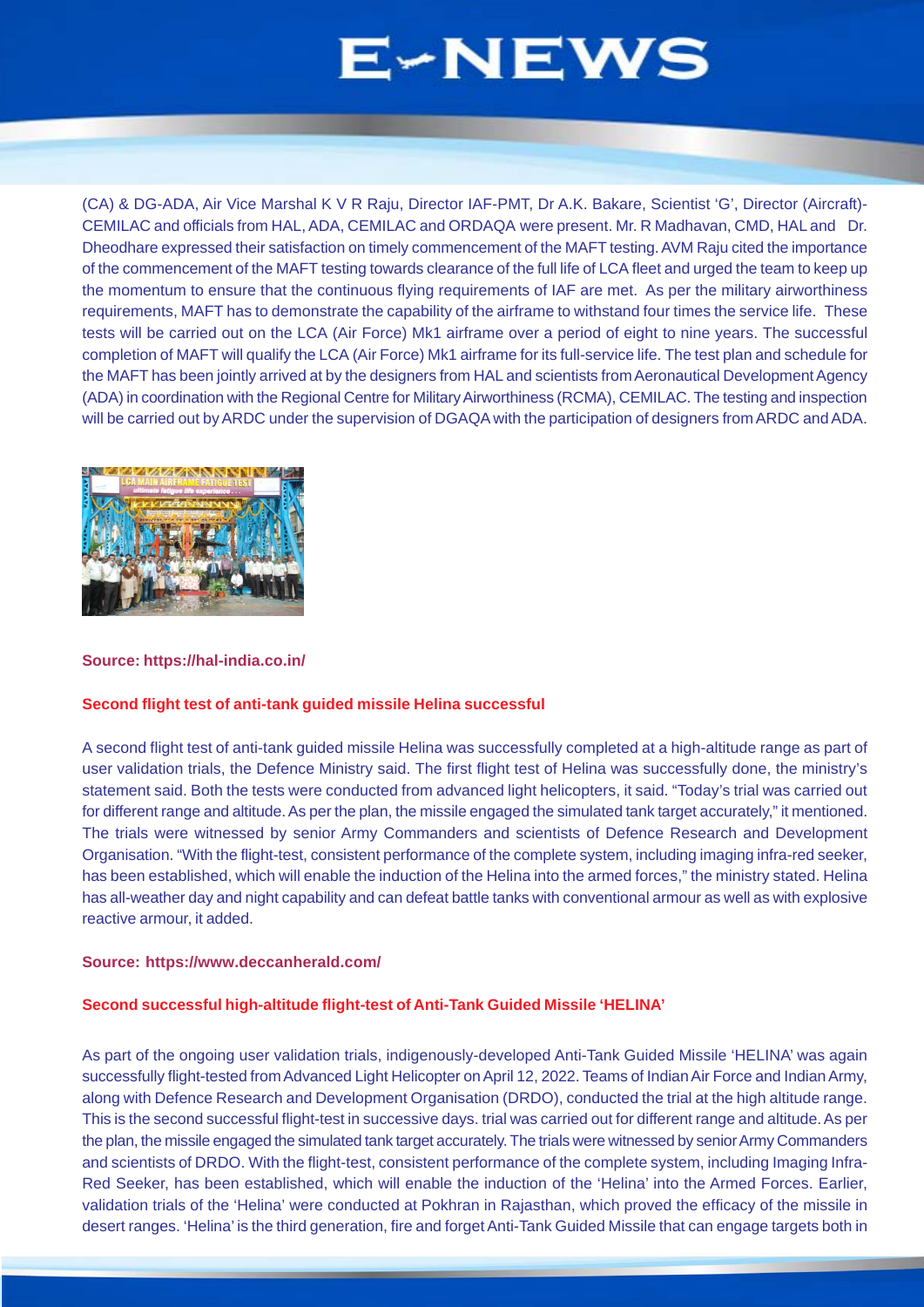direct hit mode as well as top attack mode. The system has all-weather day and night capability and can defeat battle tanks with conventional armour as well as with explosive reactive armour.

#### **Source: https://pib.gov.in/**

#### **IAF commemorates 60 years of glorious service by chetak helicopters**

Commemorating 60 Glorious years of service by Chetak Helicopter in IAF, Hon'ble Raksha Mantri Shri Rajnath Singh inaugurated a Conclave hosted by Indian Air Force at Air Force Station, Hakimpet on 02 April 2022. Chief of the Air Staff Air Chief Marshal VR Chaudhari and AOC-in-C Training Command Air Marshal Manavendra Singh were present along with other distinguished dignitaries and senior officers of the Armed Forces. Former Chiefs of Air Staff, Air Chief Marshal FH Major (Retd), Air Chief Marshal NAK Browne (Retd) and Former Chief of the Naval Staff, Admiral Karambir Singh (Retd) were among the key attendees. On the occasion, Hon'ble Raksha Mantri released a Special Cover, a Coffee Table Book and a Commemorative Movie on Chetak Helicopters. 7 During his keynote address, the Hon'ble RM highlighted the stellar performance of the Chetak helicopter, both during peace and in conflict, in the past six decades, as also its contributions to foster the spirit of integration and jointmanship. He also acknowledged the immense contribution of all those involved in keeping the machine flying successfully, especially HAL, which has been the flagbearer for 'Aatmanirbharta' by manufacturing this machine under licence since 1965. He brought out how HAL built up cutting edge helicopters design, development and production capabilities based on this experience. The Chief of the Air Staff, during his inaugural address, acknowledged the immense contributions by the Chetak in all conflicts since its induction in 1962, as well as its peacetime effort all across the country, including the Siachen glacier. The Hon'ble RM witnessed the photo exhibition showcasing sixty years of glorious service of Chetak helicopter and interacted with Armed Forces veterans and other dignitaries who were present at the Conclave. Celebrating the event, a remarkable fly-past by 26 aircraft including Chetaks, Pilatus, Kirans, Hawks, Advanced Light Helicopters and a Light Combat Helicopters was an eye catcher for everyone. The finale was a diamond formation fly past by eight Chetak helicopters, the machine which continues to render yeomen service across the length and breadth of the country. This magnificent machine still operates across all the terrains and is the basic training helicopter for pilots of the three Services.

#### **Source: https://pib.gov.in/PressReleasePage.aspx?PRID=1812826**

#### **Tata firm hands over indigenously developed infantry vehicles to Army Chief**

The IPMV is a co-development project with DRDO The Tata Advanced Systems Limited (TASL) handed over the first lot of the indigenously developed Infantry Protected Mobility Vehicles (IPMVs) to Chief of the Army Staff General Manoj Naravane at a ceremony in Pune, becoming the first private sector company in the country to produce and deliver wheeled armoured combat-ready vehicles for the armed forces, it said in a statement."In addition to supply, TASL will also provide 24x7 support to maintain the vehicles at the deployment locations," the company stated. The IPMV is a co-development project with Defence Research and Development Organisation (DRDO). The vehicles inducted include quick reaction fighting vehicle medium, infantry protected mobility 4 vehicle, ultra long range observation system developed by the TASL and monocoque hull multirole mine protected armoured vehicle developed by Bharat Forge, the Army said in a statement. Gen Naravane, accompanied by Vice Chief of the Army Staff Lt. Gen. Manoj Pande is on a twoday visit to Pune. Stringent field trials The vehicles have undergone stringent field trials in deserts as well as high altitude areas by the Army, the statement noted. The IPMVs also include TASL's in-house designed and developed remote-controlled weapon station with thermal sights and external add-on armour protection panels developed by the Defence Metallurgical Research Laboratory of the DRDO. "The successful delivery of IPMVs is a major milestone for the TASL and the Indian defence manufacturing sector, as it marks the first commercial sale of a strategic platform that has been co-developed by the DRDO and a private player," Sukaran Singh, Managing Director and Chief Executive Officer, TASL, explained. The IPMVs have been developed and manufactured at the TASL's Pune facility. They have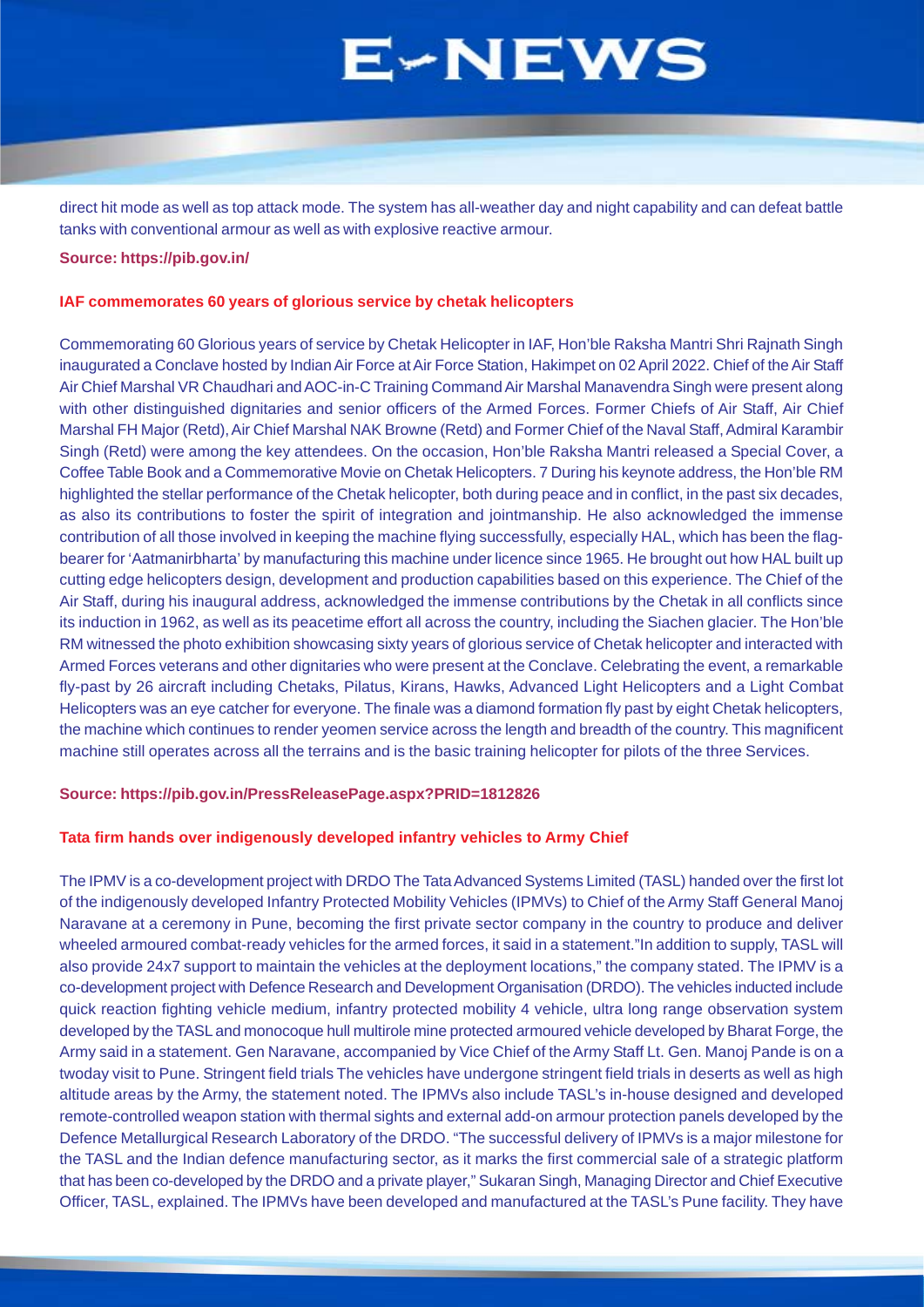been built on the strategic 8x8 Wheeled Armoured Platform (WhAP), indigenously designed and developed by the TASL along with the Vehicles Research & Development Establishment (VRDE), a unit of the DRDO.

## **Source:https://www.thehindu.com/news/national/tata-firm-hands-over-indigenously-developedinfantryvehicles-to-army-chief/article65315246.ece**

#### **Defence platforms of DRDO to use AI**

Artificial intelligence (AI) will have a major role in defence technology and all defence platforms to be developed by the Defence Research and Development Organisation (DRDO) in the future will make use of AI, said DRDO chairman and secretary of department of defence research and development (DD R&D), G Satheesh Reddy. Addressing mediapersons in Kochi after inaugurating the International Women's Day (IWD2022) celebrations, Shakti, organized by DRDO's Naval Physical & Oceanographic Laboratory (NPOL), Reddy said that anti-drone technology, which is the need of the hour, has been successfully demonstrated by the organization and the transfer of technology (ToT) to multiple agencies is complete. "DRDO's priority is to become a leader in developing advanced technologies. AI has been introduced in all DRDO labs and it will be part of every system that comes out of DRDO in future. India is one among the few nations that have successfully developed and demonstrated anti-drone technology. The armed forces and security agencies have started placing orders to get the systems installed for them. Lot of trials too are underway with regard to antidrone technologies," Reddy said. Lauding the efforts and contribution of women scientists in the defence research and development under DRDO, Reddy said that their service has been valuable and women's participation is increasing in defence projects. 3 "Now, DRDO has three women directors general. Also, three women are serving as directors of major defence laboratories, and another three women are serving as corporate directors at the agency's headquarters," he said. The event marked the conclusion of month-long activities connected with the International Women's Day and was attended by over 250 women from all 52 laboratories and establishments of DRDO. Shoba Koshy, former chief postmaster general, Kerala Circle, and former chairperson of Kerala state commission for protection of child rights was the chief guest. S Vijayan Pillai, Outstanding scientist and director of NPOL, M Rema Devi, Scientist-G and convener IWD2022, Nidhi Bansal, DRDO women's forum president, etc also spoke at the event. Later in the day, Reddy also visited startup incubator Maker Village in Kalamassery and interacted with leaders of startups working on technologies specifically for the defence sector.

# **Source:https://timesofindia.indiatimes.com/city/kochi/defence-platforms-of-drdo-to-useai/articleshow/ 90855303.cms**

#### **Navy accelerates indigenisation efforts, focus on weapons and aviation items**

The Navy which has taken an early lead towards indigenisation decades ago and in 2014 promulgated the Indian Navy Indigenisation Plan (INIP) 2015-2030 to enable indigenous development of equipment and systems is further ramping up indigenisation efforts especially in weapons and aviation related items. This falls in line with the Government's push to cut down on defence imports and boost domestic manufacturing which has gained further urgency due to ingoing Russian war in Ukraine and the large scale dependency of Indian military on Russian arms and equipment. "Till date, Navy has indigenised around 3400 items under INIP, including over 2000 machinery and electrical spares, over 1000 aviation spares and over 250 weapon spares. The existing Naval Aviation Indigenisation Roadmap (NAIR) 2019-22 is also under revision. All fast moving aircraft mandatory spares and high cost indigenous repairs are being included in the revised NAIR 2022-27," one official said. There is particular focus on the fight component (which is weapons) as there is still a long way to go compared to the float and move components, the official stated. Float consist of the ship, move comprises the propulsion and fight consist of weapons and sensors. "The Navy has a head start. Several initiatives have been taken early on," a Navy official noted in this regard. Towards this, four in-house indigenisation committees have been formed to handle indigenisation of spares with respect to naval aircraft. In addition, the Naval Liaison Cells (NLCs) located at various places have been nominated as 'indigenisation cells'. There are currently 41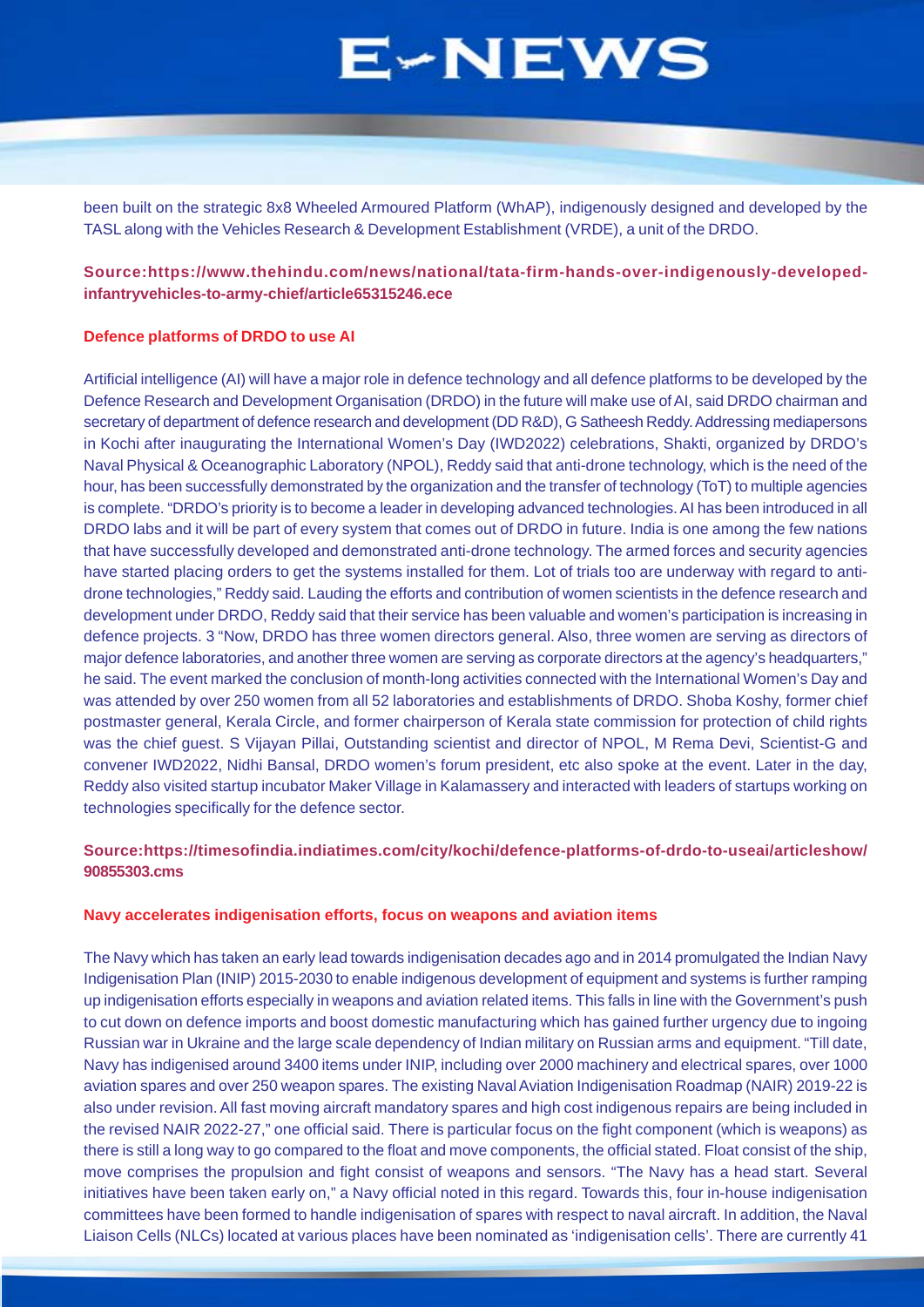ships and submarines under construction, 39 are being built in India shipyards while in principle approval from MoD exists for 47 ships to be built in India, the Navy has stated earlier. Since 2014, 78 % of Acceptance of Necessity (AoN), by value, and 68 % of contracts, by value, have been awarded to Indian vendors, officials said. The Navy is working with the Defence Research and Development Organisation (DRDO) and the industry to cut down developmental timelines, the official cited above said. "Start-ups and Micro, Small and Medium Enterprises (MSME) are doing a great job." Some of the focus areas include indigenous design and development and production of AntiSubmarine Weapons and sensors, Satcom and electronic warfare equipment, Anti-Ship Missiles and Medium Range Surface to Air Missile, combat management system, software defined radios, 10 network encryption devices, Link II communication system, main batteries for submarines, distress sonar system, components of missiles and torpedoes etc. The Naval Innovation and Indigenisation Organisation (NIIO) which was launched by Defence Minister Rajnath Singh in August 2020 provides a flexible and accessible interface for academia and industry with Indian Navy capability development apparatus, officials said. In the last two years, 36 IPR (Intellectual Property Rights) applications have been filed by Navy personnel. Over two IPR applications are filed every month since the creation of NIIO and Transfer of Technology to 12 MSMEs has already been undertaken," another defence official said. Navy has now forward deployed user inputs through Naval Project Management Teams at cluster Headquarters of DRDO and two such clusters are already operational. These have interfaced with the DRDO labs and their Development cum Production Partners (DcPP) to provide user inputs at every stage to 15 futuristic Technology and 100 plus DRDO projects underway for development of Indian Navy's combat capability, the official added. The Navy has more than 20 Make I & Make II cases being progressed, under various domestic development routes of the procurement procedure. Comparing the highly skilled and technology intense warship production compared to commercial ship building, Navy Chiefs in the past had stated that manpower employed for constructing a commercial ship of about 30,000 tonnes is less than the manpower employed in warship construction of about 6,000 tonnes. In addition, statistics show that the multiplier effect of one worker employed in a shipyard is approximately 6.4 on ancillary industries, a senior officer said in the past.

### **Source:https://www.thehindu.com/news/national/navy-accelerates-indigenisation-efforts-focus-onweaponsand-aviation-items/article65324255.ece**

#### **Sixth Scorpène submarine Vagsheer launched into water in Mumbai**

The sixth and last of the French Scorpène-class submarines, Vagsheer, was launched into water at the Mazagon Docks Limited (MDL) in Mumbai. "The sixth submarine will now commence setting to work of various equipment and their harbour trials. The crew will thereafter sail the submarine for the rigorous sea acceptance trials after which the submarine would be delivered to the Navy by late next year," the Navy said in a statement. Defence Secretary Ajay Kumar was the chief guest at the ceremony and Vagsheer was launched by Mrs. Veena Ajay Kumar, in keeping with the naval tradition of launch and naming by a lady. 4 The six submarines were being built under Project-75 by the MDL under technology transfer from the Naval Group under a \$3.75 bn deal signed in October 2005. The first one, INS Kalvari, was commissioned in December 2017; the second, INS Khanderi, in September 2019; the third, INS Karanj, in March 2021; and the fourth one, INS Vela, joined service last November. The 5th one, Vagir, was launched in November 2020 and is undergoing sea trials. The Navy has drawn up plans to install an Air Independent Propulsion (AIP) module on all the Scorpenes as they go for refit, beginning with INS Kalvari, in the next couple of years to enhance their endurance. Development of an indigenous AIP module by the Defence Research and Development Organisation (DRDO) is in advanced stages. 30-year submarine-building programme Parallelly, the tender to build six more advanced conventional submarines under Project-75I is in the Request For Proposal (RFP) stage. The Navy has a 30-year submarine-building programme and after the P-75I, it intends to design and build conventional submarines indigenously. With delays in submarine induction, the SSKs - 209s (German HDWs) and EKMs (Russian Kilos), are being put through the Medium Refit Life Certification (MRLC) process, which will give them additional life of 10 to 15 years. The Navy currently has 16 conventional submarines- eight Russian Kilos, four German HDWs and four Scorpenes, and indigenous nuclear ballistic missile submarine INS Arihant in service.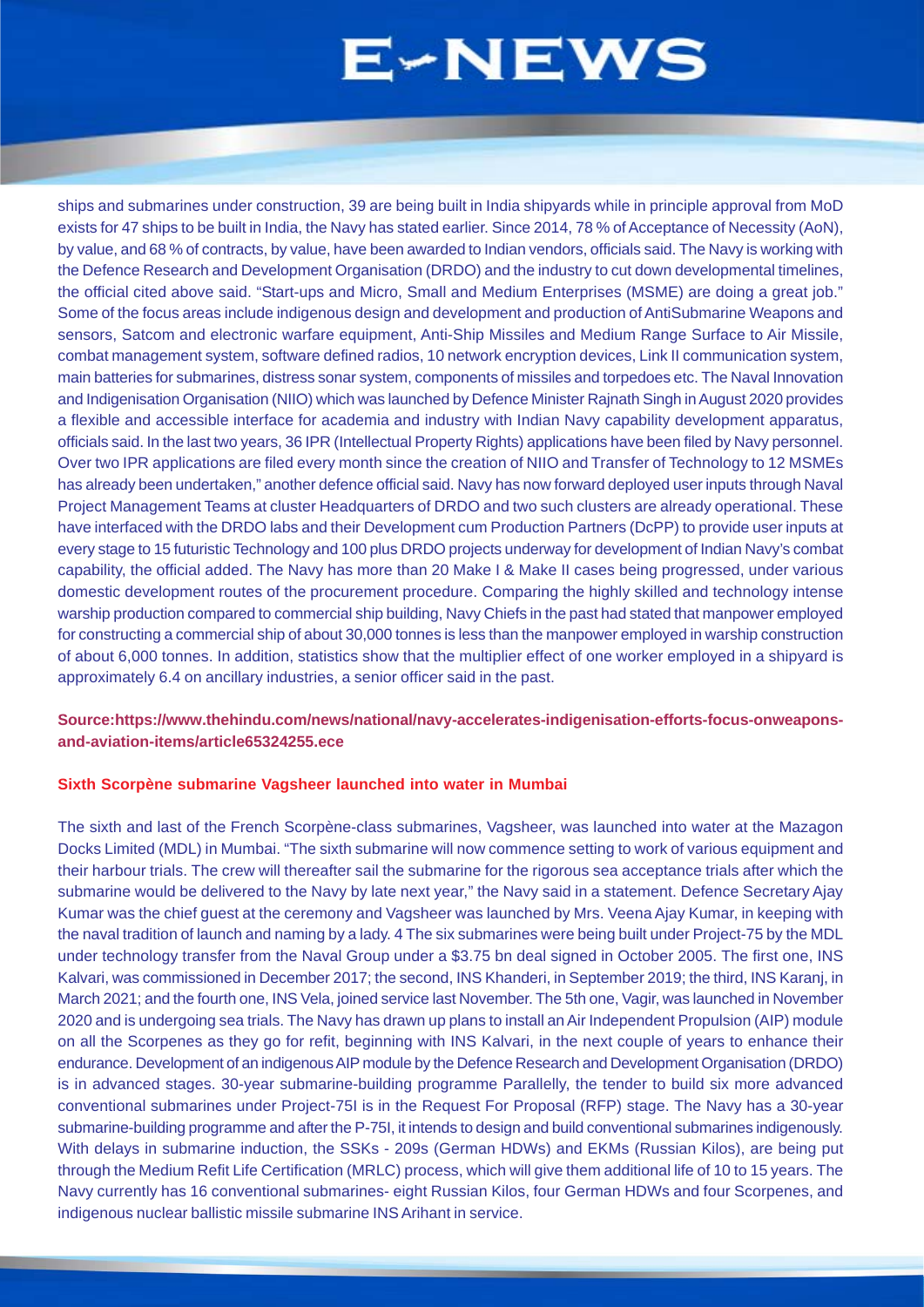<span id="page-6-0"></span>**Source:https://www.thehindu.com/news/national/sixth-scorpne-submarine-vagsheer-launched-intowater-inmumbai/article65338261.ece**

#### **IIT-BHU, DRDO mull tie-up in defence tech**

The Defence Research and Development Organisation (DRDO) and the Indian Institute of Technology, Banaras Hindu University (IIT-BHU) jointly organized brainstorming sessions on collaboration related to defence technologies. IIT-BHU is already working on various indigenously developed defence technologies. The institute is a knowledge partner in the UP Defence Corridor and hosts an academic centre of Indian Space Research Organisation (ISRO). The planned collaboration with DRDO is likely to strengthen our efforts related to developing indigenous defence technologies," said IIT-BHU director Prof. Pramod Kumar Jain. "The aim of such defence related activities jointly with DRDO and other organisations is to decrease India's defence imports and make India 'atmanirbhar' (self-reliant) in defence sector," he added. He said that detailed discussions/interactions took place between the scientists from DRDO and faculty members of different departments of IIT-BHU to accelerate research in the area of powder metallurgy, electronic and functional materials as well as high-power microwave sources and devices. Several areas of mutual interests were identified for defence technology development jointly."Considering the decision of the Union government to import defence equipment from foreign industry only in exceptional cases, development/ upgrades of indigenous defence technologies has become very important," he said, adding that the collaboration between DRDO and IIT-BHU is likely to play a crucial role in this direction. Dr. S. V. Kamat, director general (NS&M), Dr. Hari Babu Shrivastava, director general (TM) and Dr. Kailash Kumar Pathak, director, DRDO headquarter, New Delhi led the DRDO team of 20 scientists from 2 various DRDO labs, including DMRL, Hyderabad, SSPL, New Delhi, LRDE/MTRDC, Bangalore and DMSRDE Kanpur. The IIT-BHU team was led by Prof. Jain, who said that this Centre of Excellence at IIT-BHU will make significant contributions towards Atmanirbhar Bharat in the defence sector aligned with the vision of the Prime Minister. The event was coordinated by the dean (R&D), Prof. Vikash Kumar Dubey and associate dean (R&D), Dr. Santosh Kumar. The team of DRDO scientists also visited different departments, facilities and labs of the institute.

 **Source:https://timesofindia.indiatimes.com/city/varanasi/iit-bhu-drdo-mull-tie-up-in-defencetech/articleshow/ 91136595.cms**

### **TECHNOLOGY**

#### **India successfully test fires missile system SFDR booster**

Defence Research and Development Organisation (DRDO) successfully flight-tested a propulsion system that enables a missile to intercept aerial threats at very long range at supersonic speeds. The Solid Fuel Ducted Ramjet (SFDR) booster was tested at the integrated test range in Chandipur off the coast of Odisha. The successful trial of the SFDR is expected to help the DRDO in extending the range of air-to-air missiles, officials said. The SFDR-based propulsion enables a missile to intercept aerial threats at very long range at supersonic speeds. The defence ministry said the flight testing of the SFDR was successful and it demonstrated the reliable functioning of all critical components involved in the complex missile system. "The test successfully demonstrated the reliable functioning of all critical components involved in the complex missile system and met all the mission objectives," it said in a statement. It said the performance of the system has been confirmed from the data captured by a number of range instruments like telemetry, radar and electro-optical tracking systems. "The SFDR has been developed by Defence Research and Development Laboratory, Hyderabad in collaboration with other DRDO laboratories such as Research Centre Imarat, Hyderabad and High Energy Materials Research Laboratory, Pune," the ministry said. Defence Minister Rajnath Singh congratulated the DRDO for the successful trial of SFDR. He termed it an important milestone toward the development of critical missile technologies in the country. Complimenting the teams involved in the design, development and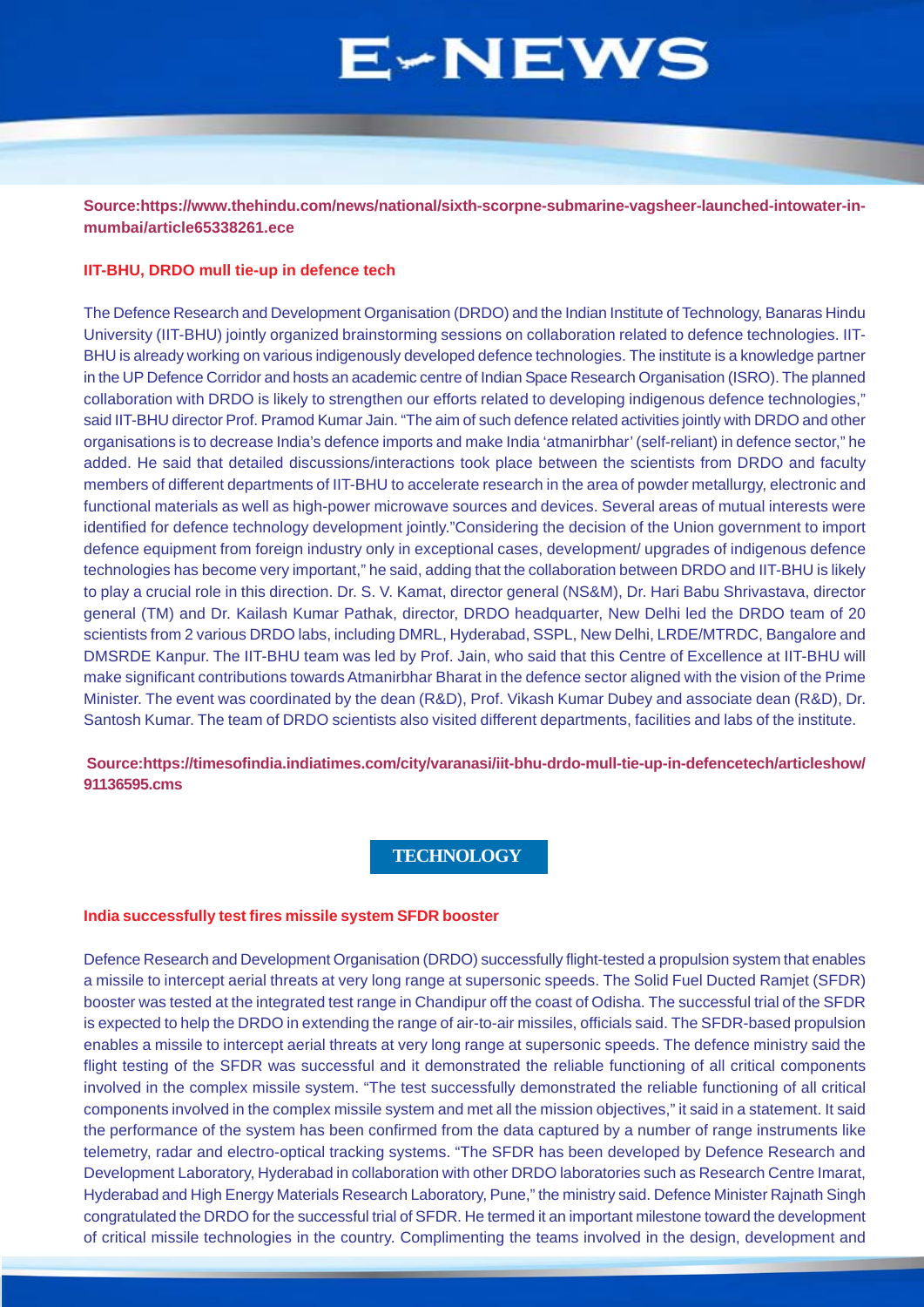<span id="page-7-0"></span>testing of the system, DRDO Chairman G Satheesh Reddy said, with the successful trial of SFDR, the range of air-toair missiles can be enhanced.



#### **Source: https://www.deccanherald.com**

#### **India successfully test-fires Pinaka missile systems**

A new version of the Pinaka rocket system has been successfully flight-tested by the DRDO and the Indian Army at the Pokhran firing ranges, the defence ministry said. As many as 24 Pinaka Mk-I (Enhanced) Rocket Systems (EPRS) were fired for different ranges during the last fortnight and the weapons met the required accuracy and consistency, it said. The EPRS is the upgraded version of the Pinaka variant that has been in service with the Indian Army for the last decade. The ministry said the rocket system has been upgraded with advanced technologies enhancing its range to meet emerging requirements. "Pinaka Mk-I (Enhanced) Rocket System (EPRS) and Pinaka Area Denial Munition (ADM) rocket systems have been successfully flight-tested by Defence Research and Development Organisation (DRDO) and Indian Army at Pokhran firing ranges," the ministry sai... "With these trials, the initial phase of technology absorption of EPRS by the industry has successfully been completed and the industry partners are ready for user trials/series production of the rocket system," it added. The Pinaka rocket system has been developed by Armament Research and Development Establishment, Pune, supported by High Energy Materials Research Laboratory, another Pune-based laboratory of the DRDO. After establishing the performance efficacy of the enhanced range version of Pinaka, the technology was transferred to Munitions India Limited (MIL) and Economic Explosives Limited, Nagpur. "Rockets manufactured by MIL under transfer of technology from DRDO were flight-tested during this campaign. Different variants of munitions and fuses which can be used in the Pinaka rocket system were also successfully test evaluated the Pokhran field firing range," the defence ministry said. DRDO Chairman G Satheesh Reddy has congratulated the teams involved in the project for completing the flight trials of the rockets.



#### **Source: https://www.deccanherald.com/**

# **Future warfare likely to be in hybrid form with hypersonic missiles, computer virus: IAF**

The future warfare is likely to be hybrid in nature wherein weapons such as economic strangulation, information blackout, computer virus and hypersonic missiles would be used, IAF Chief Vivek Ram Chaudhari said. "Cyber and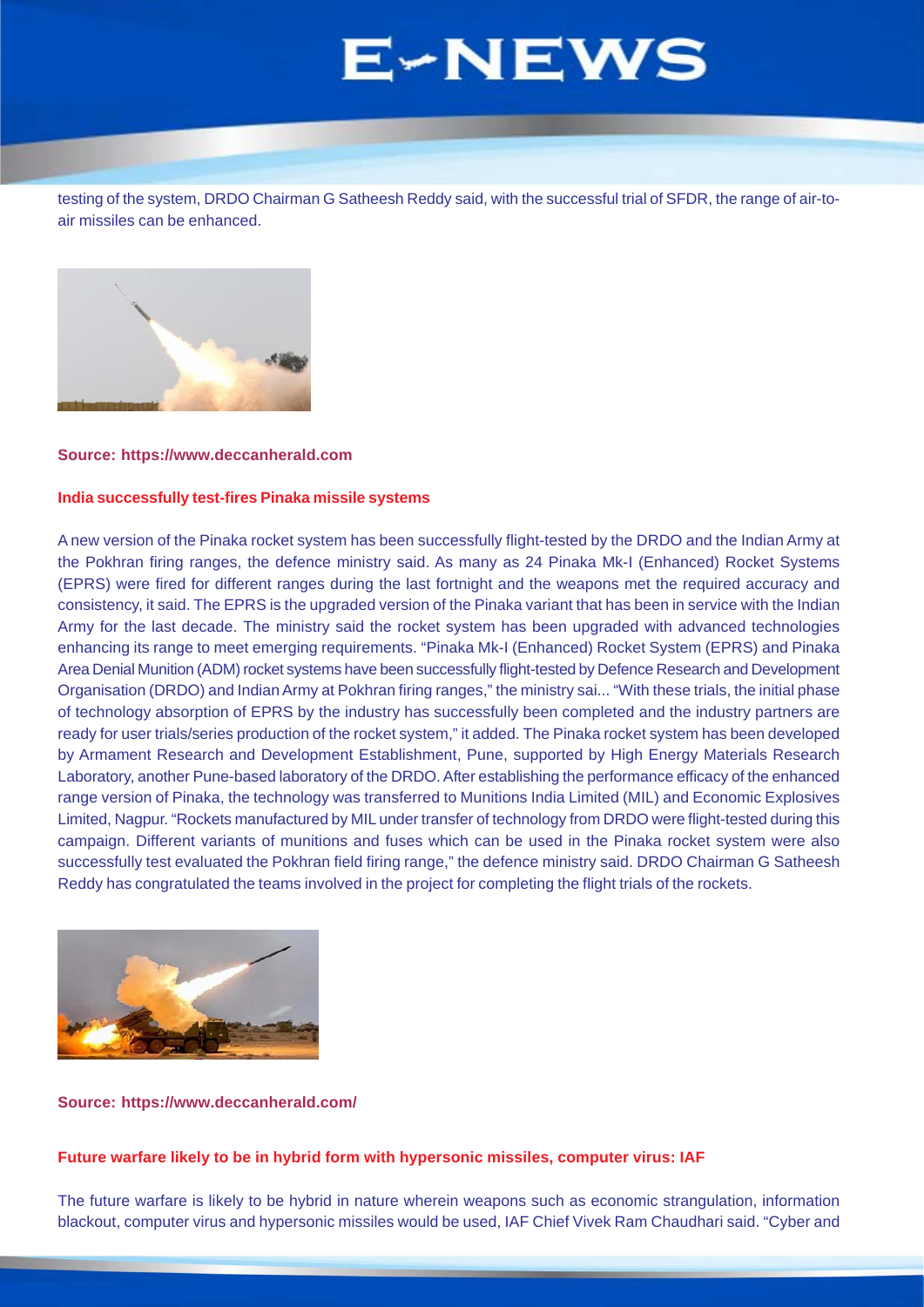information" have become the modern tools for shaping the battlefield, Air Chief Marshal said in his speech at an event organised by All India Management Association (AIMA). A well-created narrative in the information domain to adversely affect the enemy, can have devastating effects, he mentioned. India may never know the perpetrators of a "Distributed Denial of Services" attack and we will not know when and from where the attack will take place, he added. In the future, India could be attacked on all fronts, ranging from economic strangulation to diplomatic isolation and military standoffs to information black outs in the form of attacks by "Distributed Denial of Services", he mentioned. All this will happen well before the first bullet is fired or the first aircraft goes across the border, he noted. Future warfare is likely to be hybrid in nature and the spectrum of conflict will be spread across all domains spanning from conventional to subconventional, kinetic to non-kinetic and lethal to non-lethal, all under a nuclear overhang, he said. "The weapons we are looking at would be ranging from a small computer virus to hypersonic missiles," he added. "There is a need for us to develop capabilities across the full spectrum of conflict and focus on multi-domain operations. Similarly, our doctrines, equipment, training and tactics will have to be flexible and able to adapt rapidly to these new challenges," he stressed.



#### **Source: https://www.deccanherald.com**

#### **ISRO gets flight-grade systems from private companies**

 Describing them as "new vistas of industry partnership in the space sector", the Indian Space Research Organisation ( ) said private companies at the government-owned-company-operated (GOCO) facility at Vikram Sarabhai Space Centre (VSSC) have successfully realised key flightgrade systems. SFO Technologies, , and , Bengaluru, realised and delivered flight-grade RF systems and electromechanical actuators, respectively, at VSSC recently, ISRO said. The space agency added: "RF packages and actuation systems are among the most complex systems in a launch vehicle. Their realisation is equally challenging. RF system Pointing out that actuation systems encompass complex mechanical and electrical integration, ISRO said the realisation of these systems, therefore, predominantly remains an in-house activity. "However, the demand to focus on new technology developments prompted the VSSC management to open the doors to private partners by adopting the GOCO model. The success of the GOCO model elsewhere, including at VSSC for surface treatment of mechanical parts, also gave impetus to the decision," ISRO said. An expression of interest was floated and then requests for proposal were sought. Finally, SFO Technologies and Hical Technologies were contracted. "RF packages are used in the telemetry and telecommand functions of a satellite launch vehicle mission. Three RF packages were identified for realisation through the GOCO facility: programmable Sband transmitter, solid-state Cband transponder, and digital telecommand receiver. The RF GOCO facility was set up with state-of-the-art equipment for fabrication and testing of launch vehicle RF systems," ISRO added. Twelve types of electromechanical actuators for , GSLV and GSLV MkIII were identified for production in GOCO mode. The facility was established with bonded stores, a fitting shop, assembly and inspection areas, and a fully equipped Class-1000 cleanroom.

**Source:https://timesofindia.indiatimes.com/city/bengaluru/ISRO-gets-flight-grade-systems-fromprivatecompanies/articleshow/90629615.cms**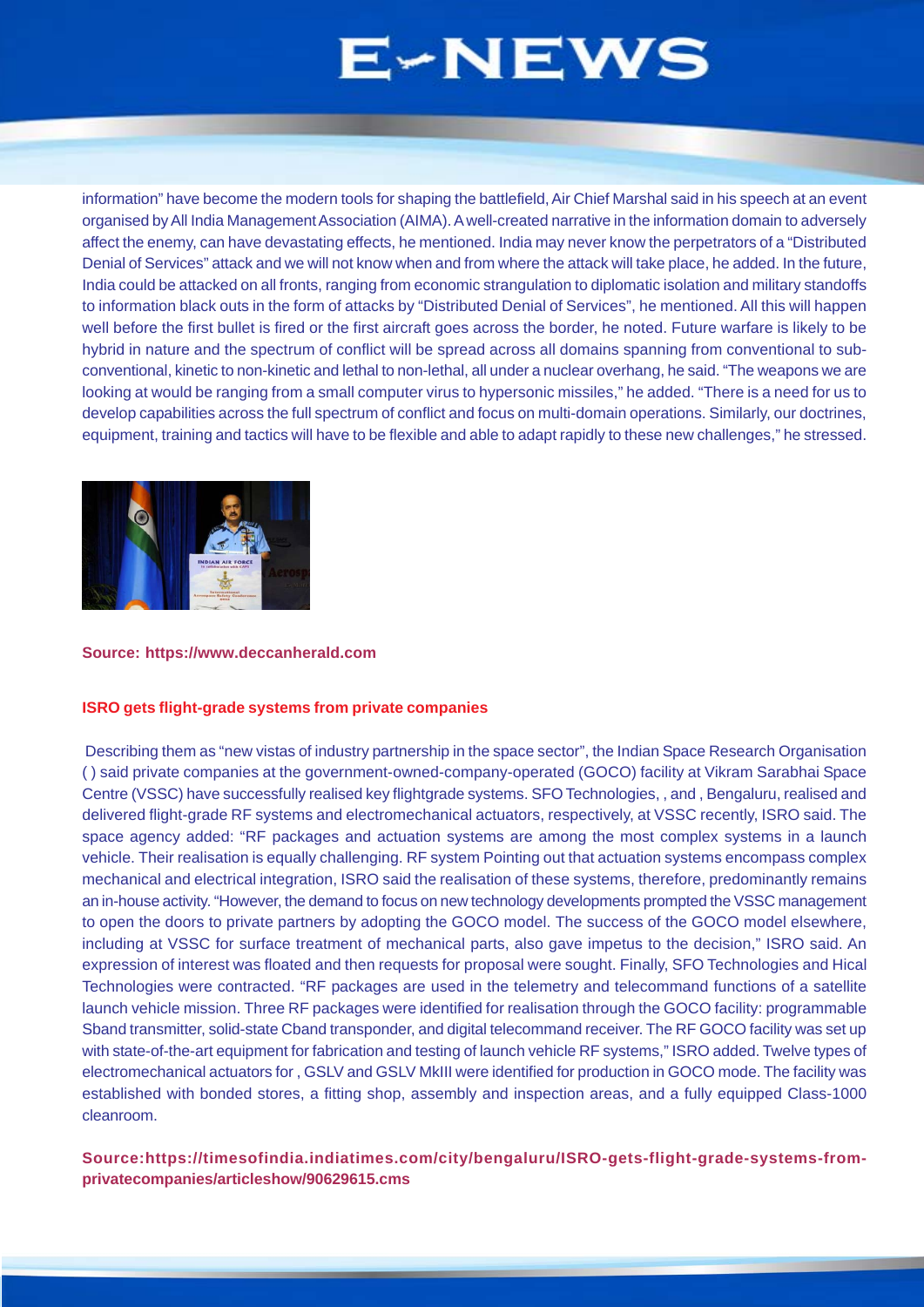#### <span id="page-9-0"></span>**Defence platforms of DRDO to use AI**

Artificial intelligence (AI) will have a major role in defence technology and all defence platforms to be developed by the Defence Research and Development Organisation (DRDO) in the future will make use of AI, said DRDO chairman and secretary of department of defence research and development (DD R&D), G Satheesh Reddy. Addressing mediapersons in Kochi after inaugurating the International Women's Day (IWD2022) celebrations, Shakti, organized by DRDO's Naval Physical & Oceanographic Laboratory (NPOL), Reddy said that anti-drone technology, which is the need of the hour, has been successfully demonstrated by the organization and the transfer of technology (ToT) to multiple agencies is complete. "DRDO's priority is to become a leader in developing advanced technologies. AI has been introduced in all DRDO labs and it will be part of every system that comes out of DRDO in future. India is one among the few nations that have successfully developed and demonstrated anti-drone technology. The armed forces and security agencies have started placing orders to get the systems installed for them. Lot of trials too are underway with regard to antidrone technologies," Reddy said. Lauding the efforts and contribution of women scientists in the defence research and development under DRDO, Reddy said that their service has been valuable and women's participation is increasing in defence projects. 3 "Now, DRDO has three women directors general. Also, three women are serving as directors of major defence laboratories, and another three women are serving as corporate directors at the agency's headquarters," he said. The event marked the conclusion of month-long activities connected with the International Women's Day and was attended by over 250 women from all 52 laboratories and establishments of DRDO. Shoba Koshy, former chief postmaster general, Kerala Circle, and former chairperson of Kerala state commission for protection of child rights was the chief guest. S Vijayan Pillai, Outstanding scientist and director of NPOL, M Rema Devi, Scientist-G and convener IWD2022, Nidhi Bansal, DRDO women's forum president, etc also spoke at the event. Later in the day, Reddy also visited startup incubator Maker Village in Kalamassery and interacted with leaders of startups working on technologies specifically for the defence sector.

**Source:https://timesofindia.indiatimes.com/city/kochi/defence-platforms-of-drdo-to-useai/articleshow/ 90855303.cms**

### **BUSINESS**

#### **OneWeb inks pact with ISRO commercial arm for satellite launches**

Bharti group-backed OneWeb and New Space India Limited, the commercial arm of the Indian Space Research Organisation, have entered into an agreement that will help ensure OneWeb completes its satellite launch programme, a statement said. The first launch with New Space India is expected in 2022 from the Satish Dhawan Space Centre (SDSC) SHAR, Sriharikota. The launches will add to low Earth orbit (LEO) satellite communications firm OneWeb's total in-orbit constellation of 428 satellites — 66 per cent of the planned total fleet — to build a global network that will deliver high-speed, low-latency connectivity. "This is yet another historic day for collaboration in space, thanks to the shared ambition and vision of New Space India and OneWeb. "This most recent agreement on launch plans adds considerable momentum to the development of OneWeb's network, as we work together across the Space industry toward our common goal of connecting communities globally," Sunil Bharti Mittal, OneWeb Executive Chairman, said. This launch contract follows a separate agreement announced in March 2022 between OneWeb and SpaceX to enable the company to resume satellite launches. "OneWeb has already activated service with its network at the 50th parallel and above, as demand for the company's broadband connectivity services continues to grow from multiple sectors and markets," the company said. The terms of the agreement with New Space India were not disclosed.

#### **Source: https://www.deccanherald.com**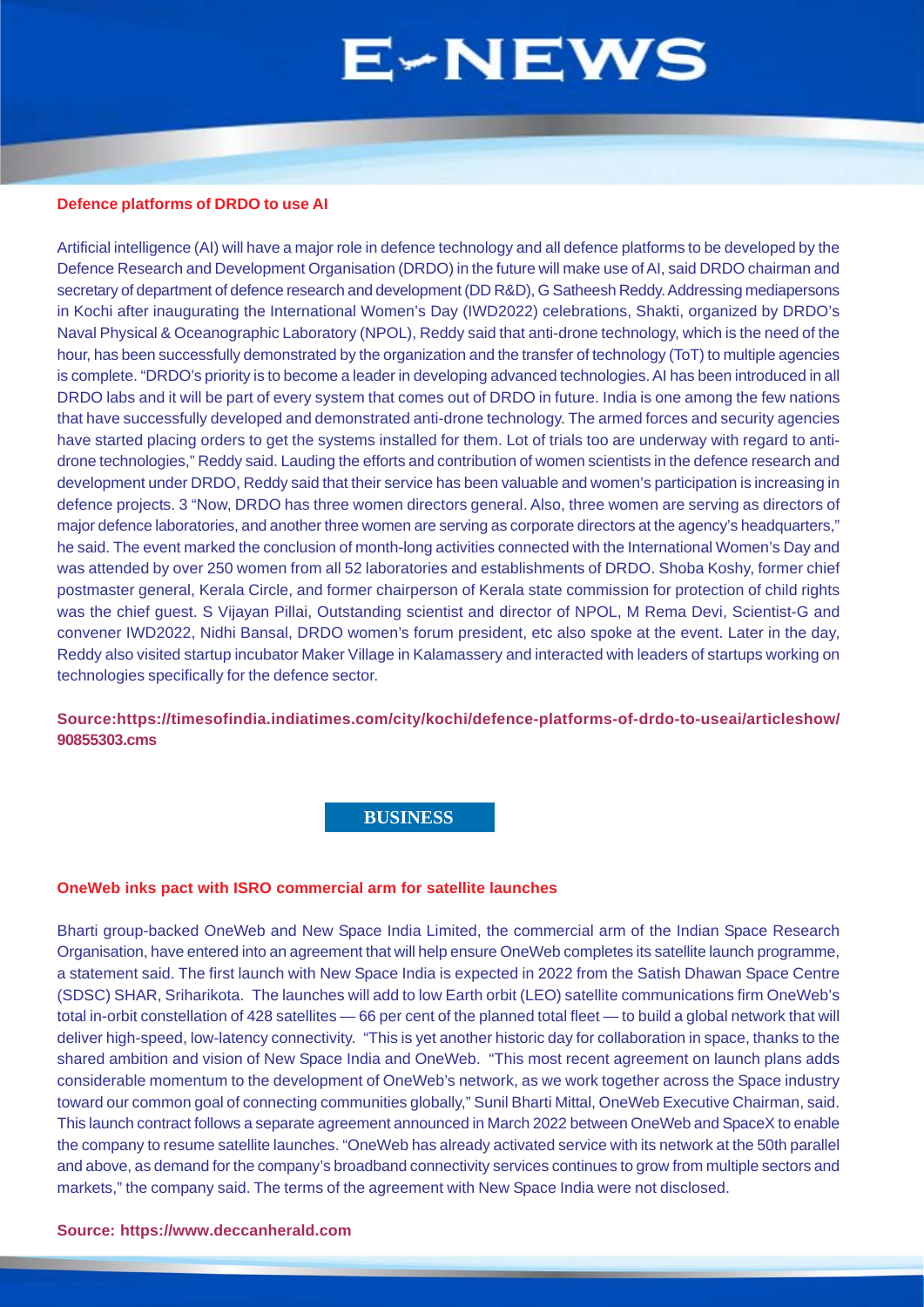#### **FY 2021-22: HAL Scales New Peak, Records Revenue of Over Rs. 24,000 Crores**

 HAL records highest ever revenue of over Rs. 24,000 crores (provisional and unaudited) for the financial year ended on March 31, 2022 registering a 6% revenue growth over the previous financial year. The corresponding figure for the previous year stood at Rs. 22,755 crores. "Despite the challenges of the second wave of Covid-19 during the first quarter of the year and the consequent production loss, the Company could meet the targeted revenue growth with improved performance during the balance period of the year", said Mr. R. Madhavan, CMD, HAL. The second wave of Covid-19 had compelled the Company to declare a phased lockdown at various Divisions during April and May 2021. The employees had put in additional hours in June and July 2021 to compensate for the loss of man hours due to the lock down. Further, based on the improved financial performance and cash flow position, the Credit Rating Agencies CARE Ratings and ICRA Limited have upgraded the Company's credit rating from AA+ Stable to AAA/Stable during the financial year. HAL achieved record revenue with production of 44 new helicopters/aircraft, 84 new engines, overhauling 203 aircraft / helicopters and 478 engines. Recently, HAL bagged a contract for production of 15 Light Combat Helicopters (LCH), 10 for IAF and five for the Indian Army at a cost of Rs 3,887 crores along with Infrastructure sanctions worth Rs. 377 Crores. Considering the improved financial performance during the financial year, HAL paid an interim dividend of Rs. 40 per share representing 400% on the face value of Rs. 10 per share during FY 2021-22.

#### **Source: https://hal-india.co.in/**

#### **HAL and Israel Aerospace Industries Sign MoU for MMTT**

In a move aimed at bolstering the 'Make in India' campaign, HAL has entered into an MoU with Israel Aerospace Industries (IAI) to convert Civil (Passenger) aircraft to Multi Mission Tanker Transport (MMTT) aircraft in India. Under the pact signed recently, HAL will convert pre-owned Civil (Passenger) aircraft into air refueling aircraft with cargo and transport capabilities. The move will provide India's defence ecosystem with new capabilities and cost effective solutions in the market. The MoU will facilitate HAL and IAI's decades' long expertise in developing, manufacturing and producing leading defence platforms. The scope of MoU also covers "passenger to freighter aircraft" conversion along with MMTT conversions.A formal Memorandum of Understanding (MoU) was signed in Delhi by Mr D. Maiti, CEO (MiG Complex), HAL and Mr Yaacov Berkovitz, VP & GM Aviation Group, IAI in the presence of Mr Chandraker Bharati, JS (Aero), MoD. "We are glad to join hands with our long standing partner IAI in this venture of MMTT conversion business which is one of the strategic diversification avenues identified by HAL", says Mr R. Madhavan, CMD, HAL. Boaz Levy, President IAI and CEO in his message said "We are proud to come together with our counterparts to bring our best value MMTT solution in India, while utilizing local resources to manufacture and market the platform. By collaborating with HAL and bringing conversion directly to India, we are supporting the 'Make in India' campaign".



#### **Source: https://hal-india.co.in/**

#### **HAL Signs Contract with Nigerian Army for Phase II Training on Chetak Helicopter**

HAL signed a contract with Nigerian Army for imparting Phase-II flying training on Chetak Helicopter for six officers of Nigerian Army Aviation. This marks the continuation of contract signed in April 2021 for imparting Phase-I flying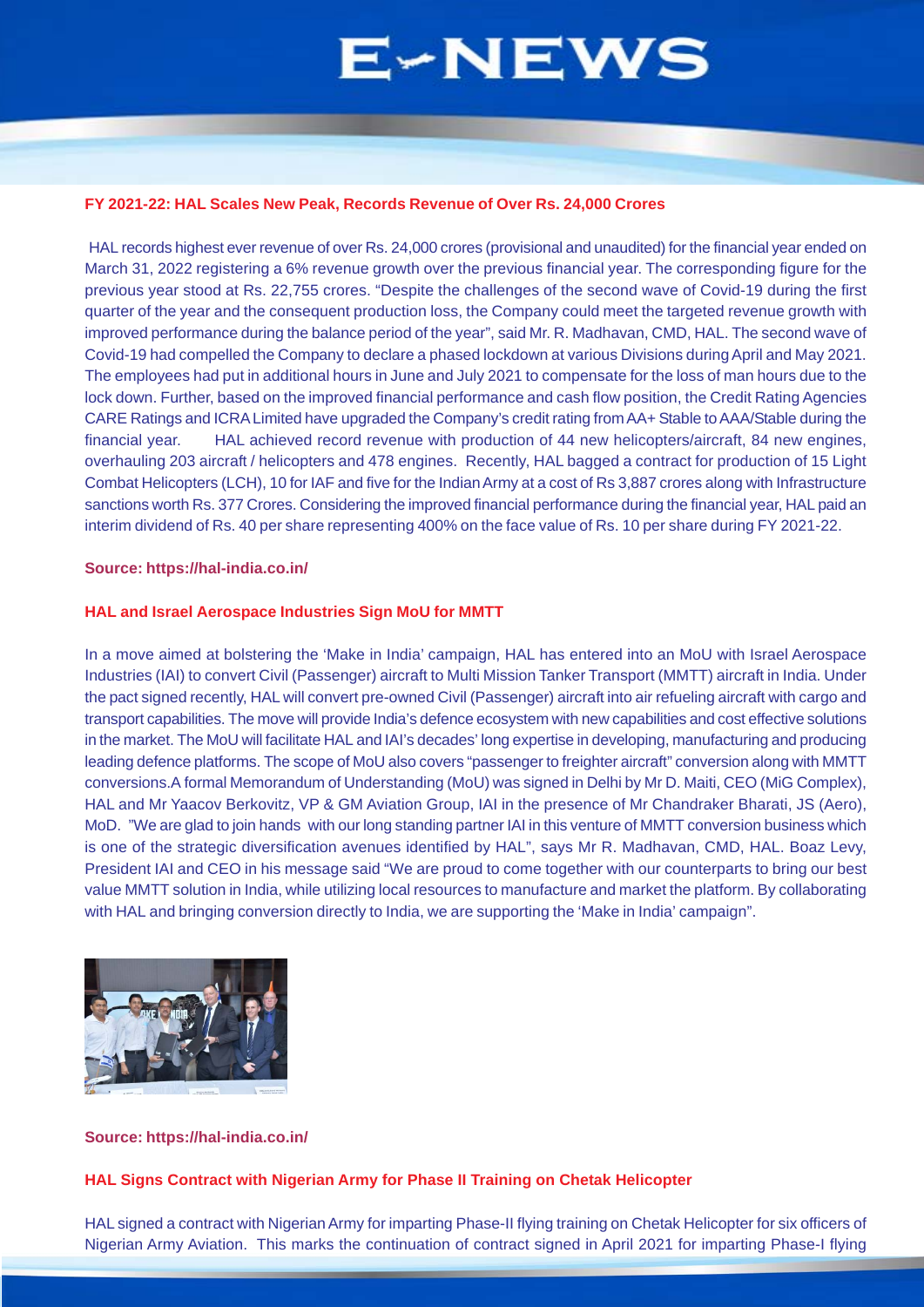training to six Nigerian Army aviation officers, which was successfully executed in December 2021. The Phase-II flying training on Chetak Helicopter is scheduled to commence today and is planned to be completed by December 2022. As part of the training, 70 hrs flying training would be imparted for each Nigerian Army Aviation Officer. The contract was signed by Mr. BK Tripathy, General Manager, Helicopter Division and Commodore Anthony Victor Kujoh, Defence Adviser, High Commission of Nigeria in India at a programme held at Helicopter Division recently. Mr Tripathy said the platforms such as ALH and LUH, with wide range of capabilities can be of great strength for the Nigerian Army. "Nigeria would not only like to further enhance the business relationship with HAL for training, but also towards asset acquisition", said Cmdre Kujoh.



#### **Source: https://hal-india.co.in/**

### **HAL-AASSC Hold Skill Conclave**

HAL and Aerospace and Aviation Sector Skill Council (AASSC) held a Skill Conclave at HAL Management Academy today. The significant feature of the conclave was a panel discussion on various topics such as how India can be a global skills hub in aerospace technology, post Covid rebound in Indian aviation and carving skills for future, talent resource challenges in drone technology and bridging gap through skill India. Dr K. Sivan, former Chairman ISRO while presenting skill awards to various Divisions of HAL called upon HAL and AASSC to venture into new areas, apart from Aerospace as upgradation of skills is needed to achieve indigenisation goals in different sectors in India. "HAL covers nearly 16,000 employees with its well laid out and effective skill development programs which are necessary to lead the complex aerospace industry", said Mr. R. Madhavan, CMD, HAL. "The company is playing a critical role in the Skill India mission. Our skill development policy lays emphasis on a variety of programs that include continuous learning and development. Our Training within Industry (TWI) program has about 500 projects incorporating critical skilling aspects", said Mr. Alok Verma, Director, HR, HAL. The highlight of the conclave was display of aerospace components manufactured by apprentices.



### **Source: https://hal-india.co.in/**

### **HAL ties up with IAI of Israel to convert passenger aircraft into mid-air refuellers**

In a significant development, Hindustan Aeronautics Limited (HAL) and Israel Aerospace Industries (IAI) have entered into a Memorandum of Understanding (MoU) to convert civil passenger aircraft to Multi Mission Tanker Transport (MMTT) aircraft in India. The Indian Air Force (IAF) has been looking to procure new mid-air refuellers for sometime. "Under the pact signed recently, HAL will convert pre-owned civil (passenger) aircraft into air refueling aircraft with